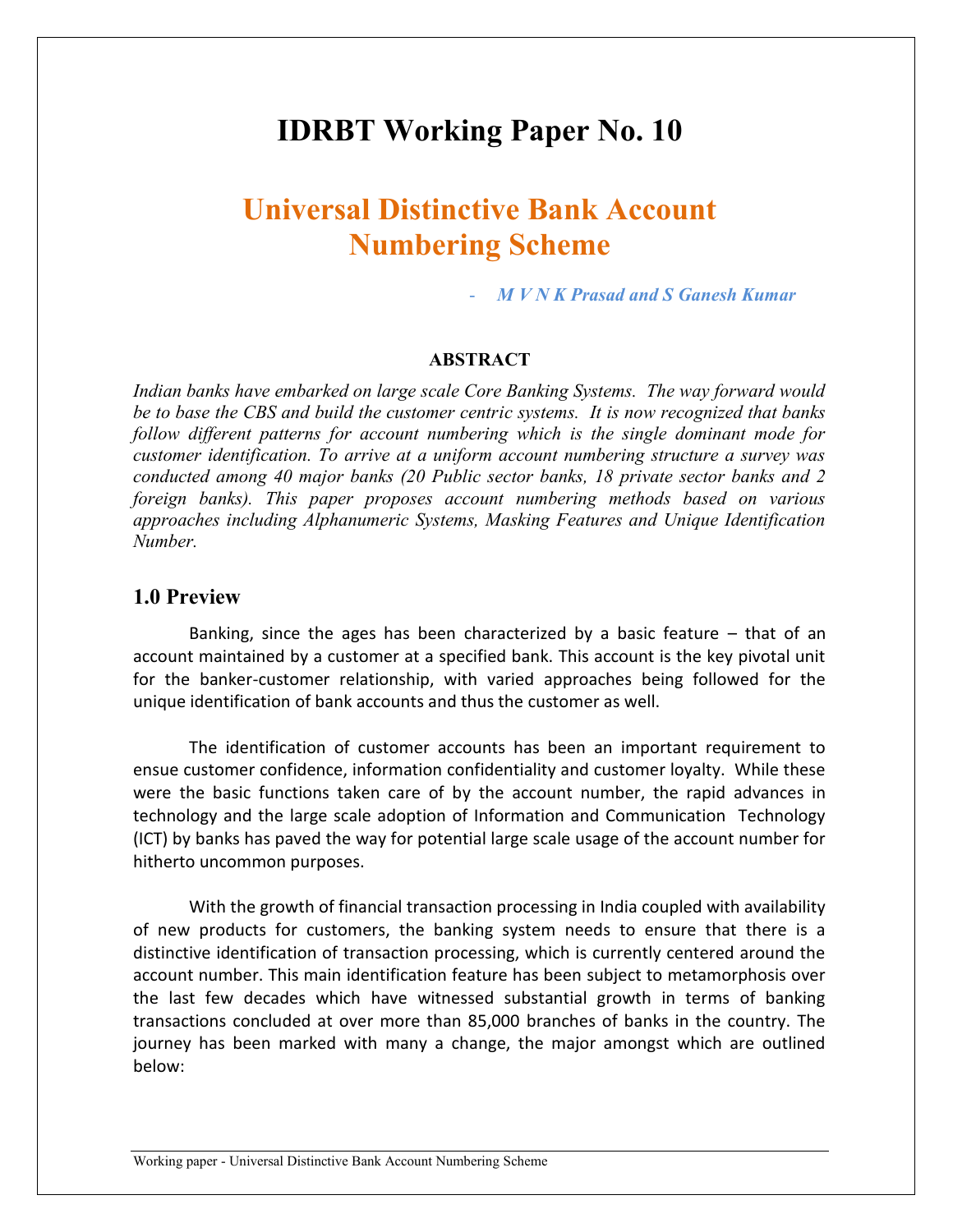- It was initially a small number which was specific to a particular branch. In the post independence era – and notably till the late sixties of the twentieth century – a three digit numeric structure (for example, the number 647 represented a savings bank account of an individual at a branch of bank in a metropolitan city) was sufficient to identify a customer account.
- The post-nationalization period witnessed the growth of branches of banks and with the advent of mass banking, the number of digits in the account number had to be increased to take care of the increasing number of customers. While different banks resorted to varied lengths of the account number structure, the most common occurrence was a six-digit numeric account number, specific to each branch of a bank.
- The proliferation of banking services to different sectors of the economy resulted in the differentiation of the accounting systems and the consequent rise of varied account number structures even within a bank. Thus, towards the latter part of the century that has gone by, a six digit number represented a savings bank, while a 7 or 10 digit numbers signified a Government account with loan accounts being accorded an alpha-numeric identification which did not reflect uniformity across banks.
- With the advent of computers in banking, the first attempt towards standardization of the account number structure was made by the Reserve Bank with the introduction of Magnetic Ink Character Recognition (MICR) based cheque clearing introduced since the late eighties. A six digit number became the standard for representing the account number while the type of account was identified by means of a two digit Transaction Code and a branch of bank in a city allotted a unique Sort code comprising 9 numbers.
- The wheel of the cycle of change reached its pinnacle with the implementation of Core Banking Systems by banks. Information Technology vendors and service providers hit upon ways to ensure uniqueness of an account in a particular branch with the information being centrally stored for the bank as a whole, and the customer being treated as a customer of the Bank – a sharp migration from the erstwhile branch centric banking. The result – a number based account identification varying between 11 and 17 digits.
- Elsewhere in the world, electronic information transmission was slowly taking roots and organizations such as the Society for World Wide Interbank Financial telecommunications (S.W.I.F.T.) commenced operations with standardized account number structures which ranged from an initial structure of 15 digits before finally stabilizing at 34.
- The role of international standards (including ISO) has resulted in the account number structure also being standardized; the most commonly used standard is the IBAN or the International Bank Account Number, which is a field capable of having up to 34 alpha-numeric characters., with a customer account being ascribed a Basic Bank Account Number, the BBAN.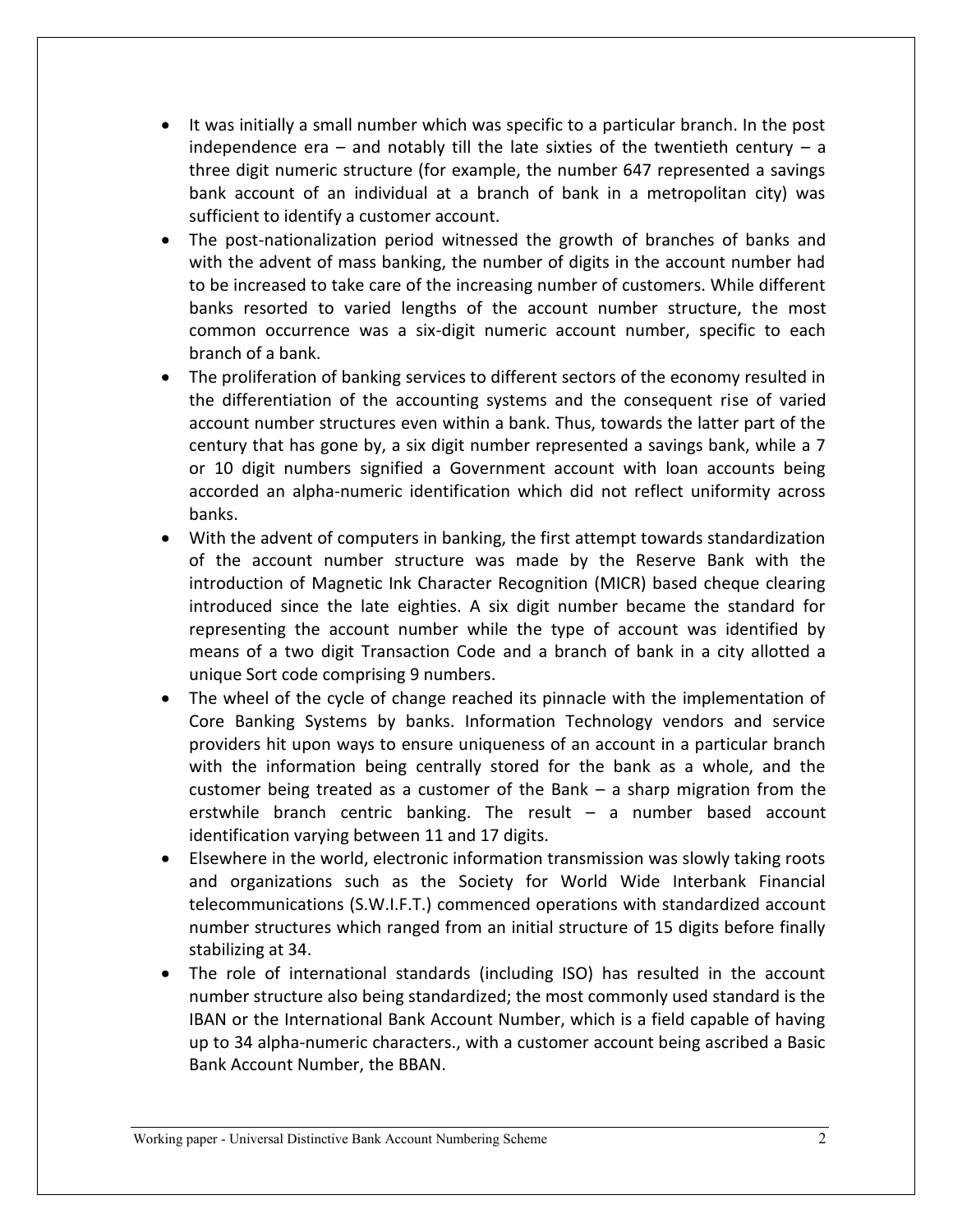# **1.1 The Indian Scenario**

In order to ascertain the position existing amongst the Indian banks, a survey of the banks was conducted. A random sample based approach, covering all categories of banks (Public sector, new private sector, old private sector and foreign banks) was resorted to and directed questionnaire was used for the survey. In order to have a better picture of the various facets of the account number, especially from a customer perspective, the survey was extended to cover various types of customers selected randomly within a specific target branch spread – such as savings bank account holders, current account customers, loan availing customers and those requiring funds transfers – was also conducted.

The survey covered branches of 40 major banks in Hyderabad (20 Public sector banks, 18 private sector banks and 2 foreign banks). The survey revealed that the account number format in 87.5% of the banks comprised branch identity, account type etc., while the remaining bank resort to a simple number which can be identified by the system.

94% of the bankers surveyed felt that it would be better to implement a unique numbering pattern for the banking system as a whole; 87.5% of the bankers indicated that they were not facing any problems with the existing account numbering system.

In addition to banks, 72 customers spread across the same 40 banks formed part of the survey. Amongst these, 69.4% of the customers felt that it was very tough to remember the lengthy account number assigned to their respective accounts. Only 18% of the people are able to remember their own account number. 12.6 % were of the opinion that it was slightly difficult to remember the account number of the account with their branch. The general features expected by customers as far as account numbers were concerned were as follows:

- Uniqueness
- Short in length
- Capable of being easily remembered and ease of recall
- Standard structure across multiple banks

41% of the customers surveyed felt that a small account number was desirable; while 40% of the customers highlighted the need for a unique number structure for the account number; it was also observed that 29% of the customers felt the need for universal access to the account number across multiple points such as mobile, internet, email and the like. As far as satisfaction of the customers with the existing account numbering pattern was concerned, only 18% were satisfied with the existing account numbering system and the remaining 82% voiced their opinion to upgrade to a system, which facilitates more user friendly and convenient features. One of the revelations was that a majority of the customers suggested that a unique customer number – to be the same across different banks could be preferred.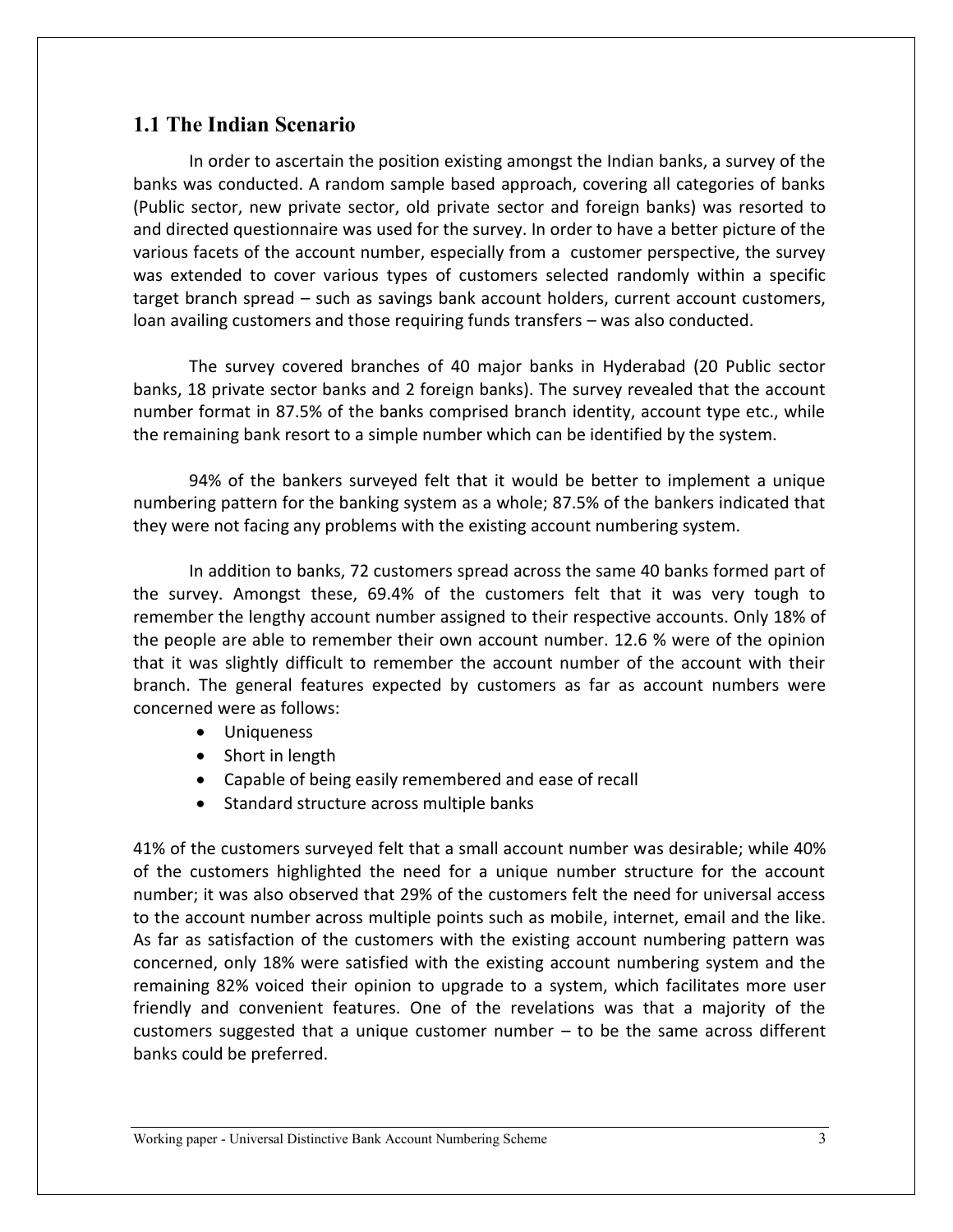The paragraphs to follow are the result of the findings primarily from the survey; in conjunction with inputs obtained from some of the major banks in the country. India banks have adopted varying account numbering structures with the number pattern varying from 7 digits to 18 digits.

Common examples in this regard include the following:

|  | common champies in this regard include the ronowing.                               |
|--|------------------------------------------------------------------------------------|
|  | ❖ Bank "A"                                                                         |
|  | Specification:                                                                     |
|  | Length of the A/c Number: 7 digits (Numeric)                                       |
|  | ❖ Bank "B"                                                                         |
|  | Specification:                                                                     |
|  | Length of the A/c Number: 9 digits (Numeric)                                       |
|  | ❖ Bank "C"                                                                         |
|  | Specification:                                                                     |
|  | Length of the A/c Number: 10 digits (Numeric)                                      |
|  | <b>Structure Specification:</b>                                                    |
|  | 2 digits - A/c type                                                                |
|  | 2 digits-Status of the A/c                                                         |
|  | 6 digits-A/c Number                                                                |
|  | ❖ Bank "D"                                                                         |
|  | Specification:                                                                     |
|  | Length of the A/c Number: 11 digits (Numeric)                                      |
|  | ❖ Bank "E"                                                                         |
|  | Specification:                                                                     |
|  | Length of the A/c Number: 15 digits (Numeric)                                      |
|  | <b>Structure Specification:</b>                                                    |
|  | 1 digit - Bank Code                                                                |
|  | 2 digits - Year of open                                                            |
|  | 2 digits - A/c Type                                                                |
|  | 9 digits - A/c Number                                                              |
|  | 1 digit - Check digit                                                              |
|  | ❖ Bank "F"                                                                         |
|  | Length of the A/c Number: 18 digits (Numeric)                                      |
|  | <b>Structure Specification:</b>                                                    |
|  | 3 digits - Branch code                                                             |
|  | 8 digits - A/c Number                                                              |
|  | 6 digits - A/c Type                                                                |
|  | 1 digit - Check digit                                                              |
|  | (The above are based on actual implementations in banks in India; the names of the |
|  | banks have been, however, masked in this report).                                  |

From the above, it is clear that there exist variations in the structure of the account numbers across banks in India. Therefore, there is no predefines global format followed as far as the account number structure of banks in India is concerned.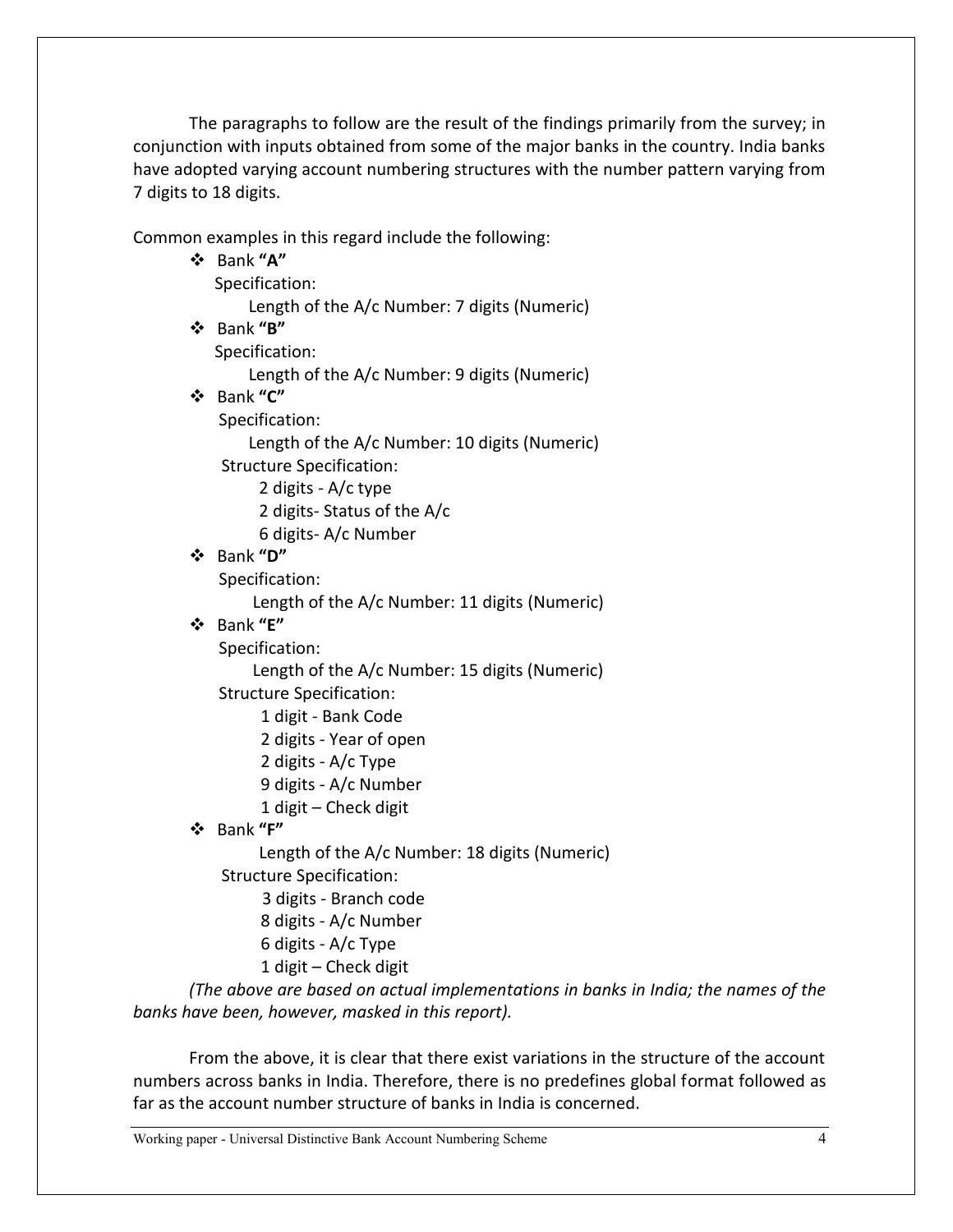The importance of maintaining a unique account number structure across all banks in India necessitates the examination of several issues. If taken from the bankers end, national/foreign remittances become easy with the existence of a unique global account number structure. From a customer's perspective, the existing confusion arising our of an account number structure which is not similar and the difficulties associated with remembering a long account number, gain significance. There is great disarray for the client when banking with multiple banks, because there is no uniform standard for the account number.

With credit transfers becoming the most preferred mode of funds movements from a customer perspective and banks promoting them from a risk mitigated system approach, it becomes necessary for the payer's bank to identify the originator of the funds transfer instruction, check the payment instruction and then effect the debit to the payer's account. The beneficiary's bank on the other hand, confirms the funds settlement and then effects credit to the beneficiary's account based on a validation of the correctness of the account number. All these functions are centered on the account number which has to be accurate and devoid of any possible errors. With Core Banking Systems having been implemented across almost branches of Indian banks and the advent of real-time processing capabilities, , payments can be processed within seconds in the same way as email and SMS-messages are now processed, and the simple credit transfer/credit-push structure will become the dominant payment method of the future, originating from different delivery channels such as the Internet and mobile telephony based systems In such a scenario, the account number becomes the pivotal aspect for real time processing and ensuring accurate processing for money movement assumes significance. The number has to be simple yet accurate for processing; easy for being recalled by customers yet being unique enough to avoid any duplication or being capable of being manipulated or subject to mollified transaction processing.

Based on the findings of the survey and based on studies of different account number patterns clubbed with international practices, the following Basic Bank Account Numbering (BBAN) formats are suggested for the Indian banking scenario:

An international account number (IBAN) has multiple benefits. If all banks implement IBANs, the customer will only need to state the correct IBAN and the payment will be routed to the right account. The International Bank Account Number (IBAN) is an international standard for identifying bank accounts across national borders. It was originally adopted by the European Committee for Banking Standards, and was later adopted as an international standard ISO 13616:2007.

The IBAN consists of country code, followed by two check digits and up to thirty alphanumeric characters for the domestic bank account number, called the BBAN (Basic Bank Account Number). It is up to each country's national banking community to decide on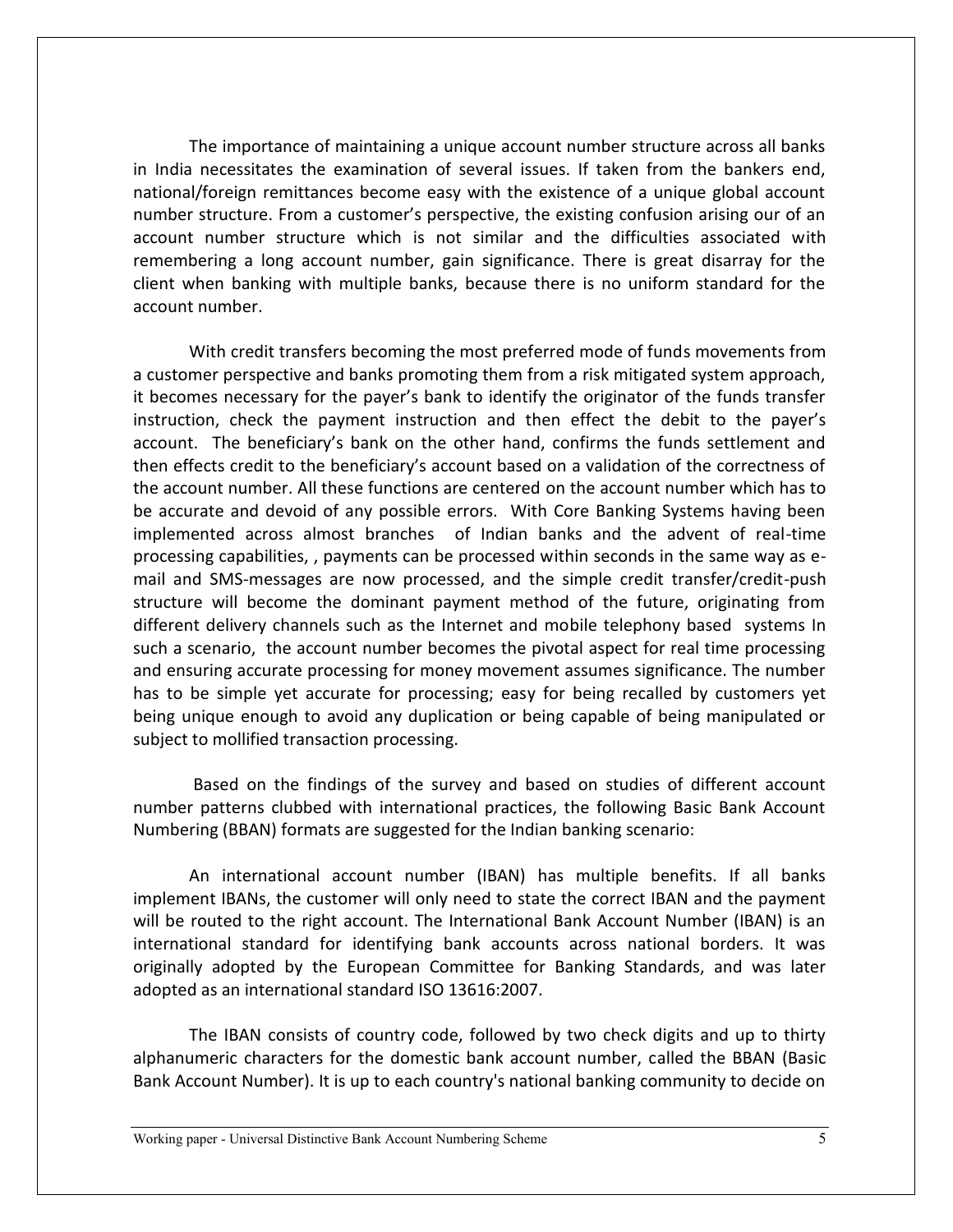the length of the BBAN for accounts in that country, but its length must be fixed for any given country.

The first two letters is a two character country code (upper case letters alphabetic characters A-Z only) as defined in ISO 3166  $-1$ , of the country in which the financial institution servicing the account resides; the code for India is IN. The third and fourth characters are designed to be the check digits, as calculated from the scheme defined in the standard ISO 13616. The remaining part of the IBAN (up to 30 characters), the BBAN, shall only contain upper and lower case letters (A to Z and a to z) and numeric characters (0 to 9), without special characters such as separators and punctuation that may be used in national account number schemes.

The BBAN shall in addition:

- $\Rightarrow$  Have one fixed length per country, and
- $\Rightarrow$  Include within it a bank identifier with a fixed position and length per country

IBAN shall be printed in groups of four characters and each group should be separated by a blank space. The reason for this is to increase the readability of the IBAN when presented on paper in printed format.

#### **EXAMPLE:**

Belgium Electronic IBAN: BE68539007547034 Belgium Printed IBAN: BE68 5390 0754 7034

Implementation of IBAN needs unique BBAN (Basic Bank Account Number). It means the length of the Basic Bank Account Number must be fixed for any given country. Unfortunately, there is no unique pattern for BBAN in INDIA.

## **2.0 Way Forward and Recommendations**

There is an imperative need for a uniform account numbering structure in the Indian context. Based on customer expectations juxtaposed with the facilitator role of Information and Communications Technology based systems and to provide conformity to internationally accepted standards, the following alternatives are suggested. Each approach has its own advantages and limitations which are also discussed below. It may be optimal to select the system which would best suit the Indian ethos and banking environment of the country of the day.

The suggestions pertaining to the account numbering structure can be broadly classified into two main groups viz: Numeric and Alpha-numeric systems.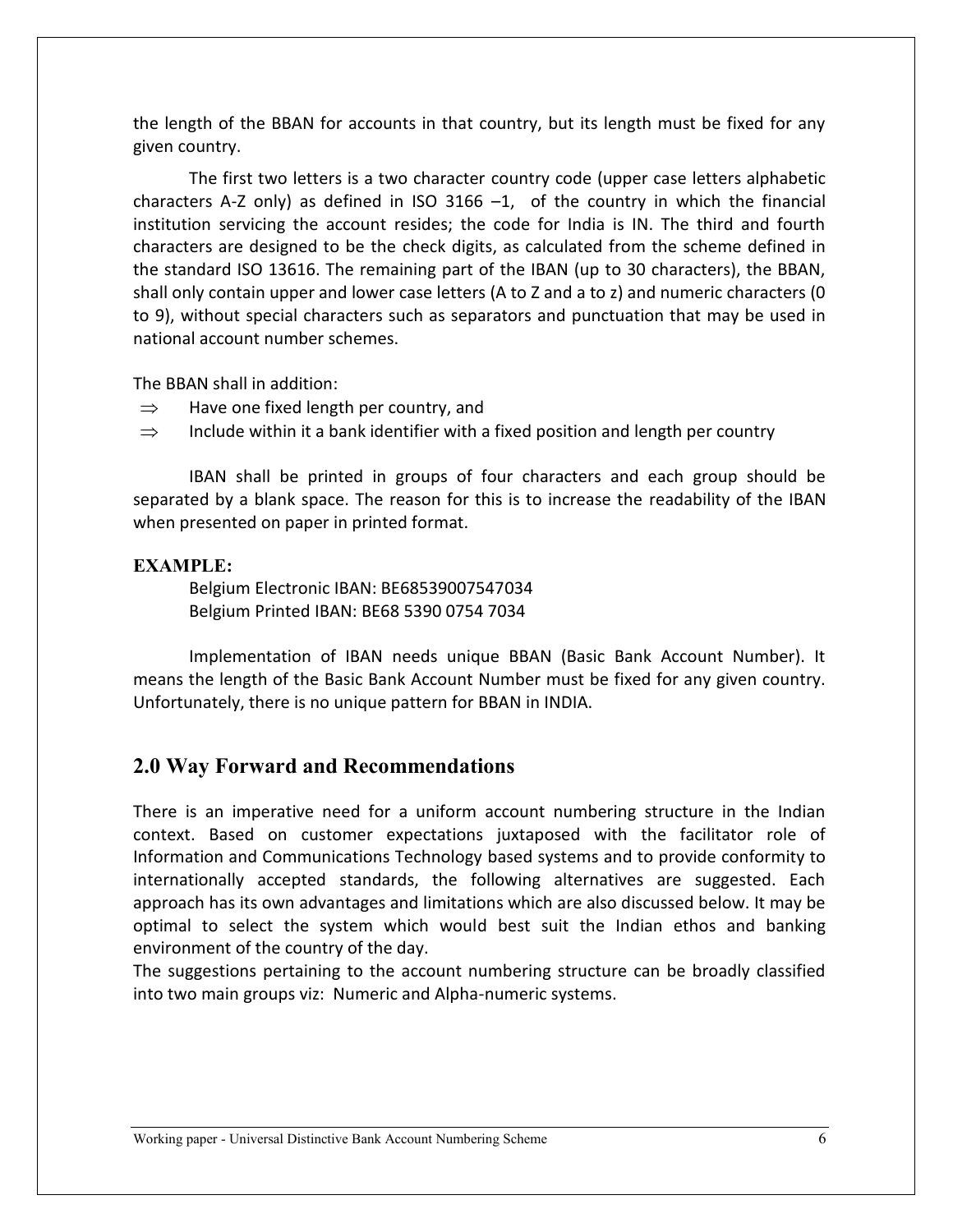## **2.1 Suggestions incorporating alphanumeric systems**

## *2.1.1 Proposal-1*

In this proposal, a customer account number can be identified by means of a unique set of ten characters, which is divided into two parts, viz

- a. A first part consisting of 5 alphabets which may be taken from the customer's name. It may be the first 5 or any 5 alpha characters of customer's name. Alphabets could be represented using the Upper Case only.
- b. The second part of the identification contains 5 numbers.

With this identification structure we can get  $*$  10<sup>5</sup> = 1188137600000 combinations.

## *Example:*

Customer's Name: S Srinivasa Rao, banking with X Bank, Masab Tank, Hyderabad Identification: SSRIN12345.

Customer's Name: S Srinivasa Rao, banking with Y Bank, Anna Salai, Chennai Identification: SSRIN12346.

## **Advantages:**

- It is a simple form of account numbering scheme.
- Uniqueness in the account numbering system can be achieved using this scheme.
- Customer can easily remember first part of the number which is derived from his/her name, remembering the last 5 digits of the account number is relatively easier.

- Alphanumeric identification of a customer may difficult to implement in the banking system
- Banks have to revise the existing account numbering system.
- Language related issues (in the Indian Context) may arise apart from illiterates experiencing problem with alphanumeric identification.
- Since the account numbering is planned to be unique across banks in the country, the need for a central repository assumes significance and dependence on this for all aspects – right from issue to termination – have to be addressed by banks. Issues relating to confidentiality of the information at this registry may have to be addressed separately.
- There would be no pattern relating to continuity of the numerical portion of the account structure, within a given bank.
- Since there is no identification of the bank in this structure, the registry may have to also provide for mapping the account number with the relevant bank in the country.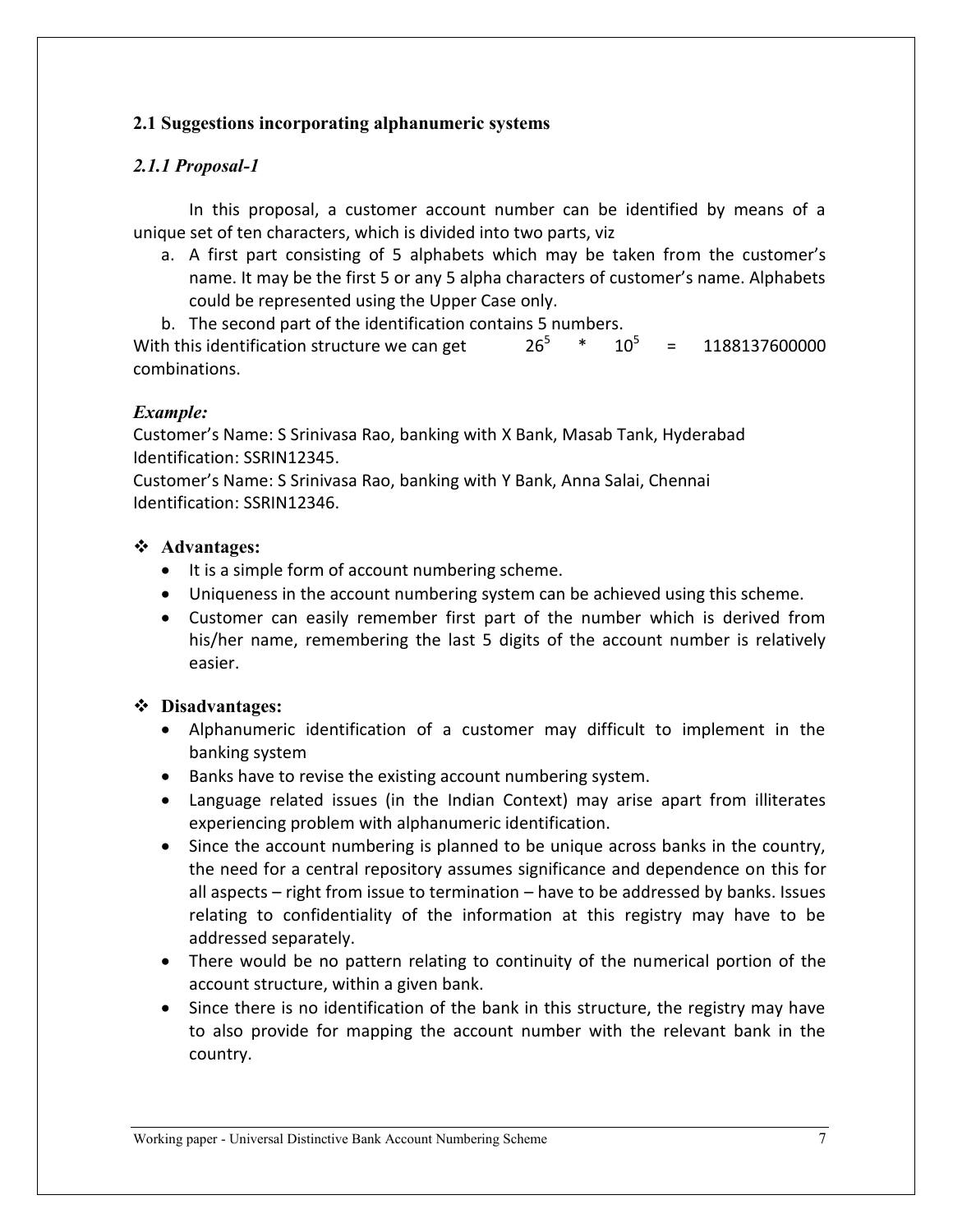## *2.1.2 Proposal-2*

A second option pertains to the identification of a customer account by a ten character representation, with the ten digits of identification number of the customer divided into 2 parts as follows:

a. The first part of the account number containing 5 digits, which is derived from the name of the customer by using the following conversion techniques. All the upper case alphabets will be replaced with numbers as follows,

> A-K-U-0 B-L-V-1 C-M-W-2 D-N-X-3 E-O-Y-4 F-P-Z-5 G-Q-6 H-R-7 I-S-8 J-T-9

b. The second part of the account number containing a 5 digit structure containing numbers.

## *Example:*

Customer's Name: S Srinivasa Rao, banking with X Bank, Masab Tank, Hyderabad Identification: 8878312345

Customer's Name: S Srinivasa Rao, banking with Y Bank, Anna Salai, Chennai Identification: 8878312346.

In the example above, the first part i.e. 88783 is derived from the first 5 characters of the customer's name - SSRIN which is replaced by the corresponding values according to matching indicators detailed above.

## **Advantages:**

- It may easy to remember an account number comprising ten numbers, in a manner similar to the mobile telephone number currently in vogue.
- Uniqueness in the account numbering system can be achieved
- Language related issues may not crop up since only numbers are used

- Derivation method of the first part of the number from the name of the customer might not be easy at the time of number allotment for a new account.
- Banks have to revise the existing account numbering system
- Since the account numbering is planned to be unique across banks in the country, the need for a central repository assumes significance and dependence on this for all aspects – right from issue to termination – have to be addressed by banks. Issues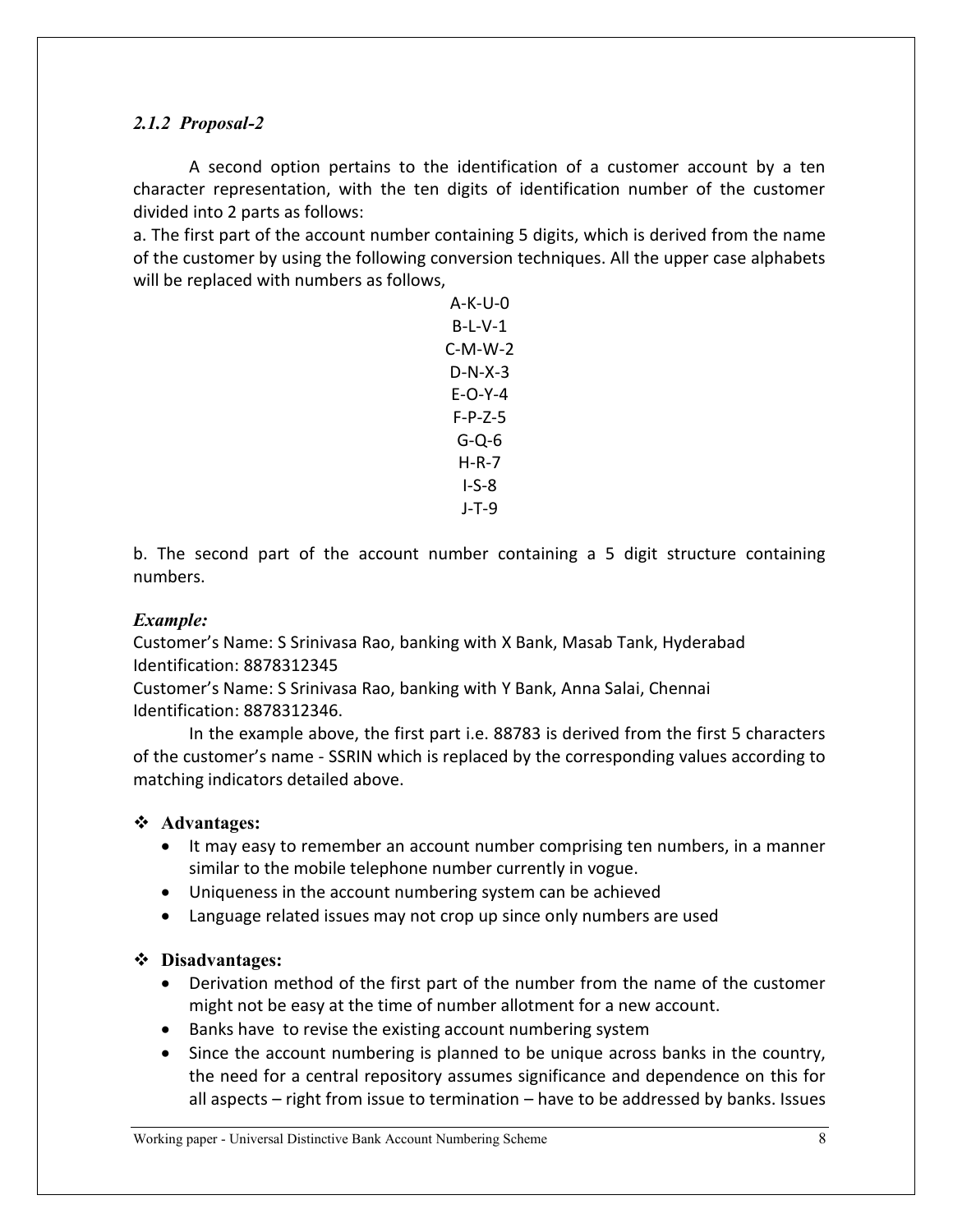relating to confidentiality of the information at this registry may have to be addressed separately.

- There would be no pattern relating to continuity of the numerical portion of the account structure, within a given bank.
- Since there is no identification of the bank in this structure, the registry may have to also provide for mapping the account number with the relevant bank in the country.
- Remembering a 10 digit account number may prove to be difficult for some customers.

## **2.2 Suggestions incorporating Masking Features**

## *2.2.1 Proposal-3*

Another option pertains to the use of a ten digit number masked using the Number Variance technique. That masked number will be given to the customer.

# **Number Variance technique**

The Number Variance technique is useful on numeric data. Simply put, the algorithm involves modifying the number by some random percentage of its real value. This technique provides a reasonable degree of disguise for the numeric data. There are other methods of masking, such as substitution, stuffing etc., all following the same principle of masking.

# *Example using Variance:*

Customer's Actual Account number: 1234567890 Number Variance Technique: 123456789 (After reducing the 10% of its real value) Issued Customer Account Number: 123456789

# **Advantages:**

- The customer's actual account number is not known outside the banking system. This would reduce any possible mollified actions using a commonly known account number.
- Further optimization could be attempted to reduce the length of the number which is made available to the customer for ease of remembrance

- Banks have to revise the existing account numbering system
- Since the account numbering is planned to be unique across banks in the country, the need for a central repository assumes significance and dependence on this for all aspects – right from issue to termination – have to be addressed by banks. Issues relating to confidentiality of the information at this registry may have to be addressed separately.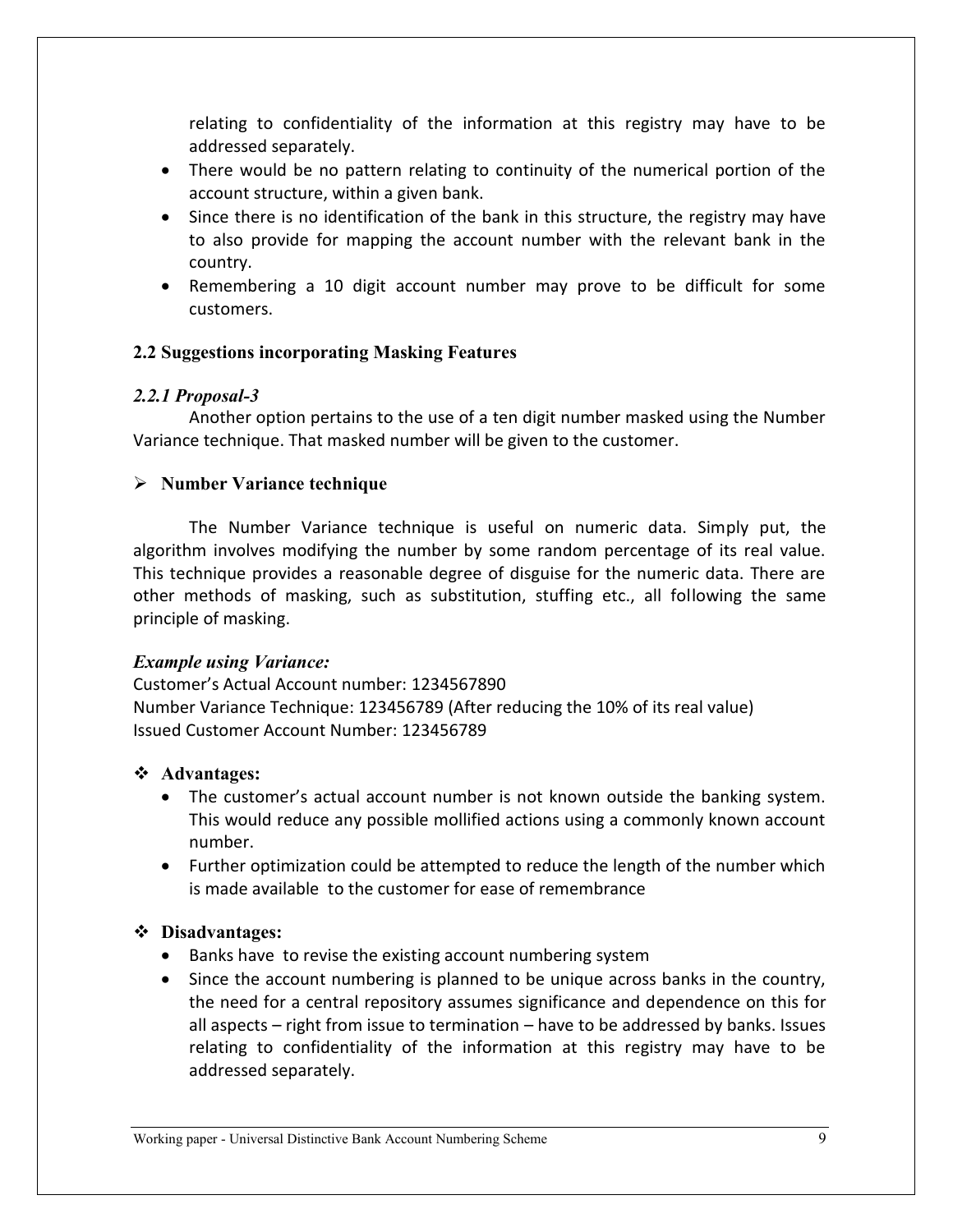- There would be no pattern relating to continuity of the numerical portion of the account structure, within a given bank.
- Since there is no identification of the bank in this structure, the registry may have to also provide for mapping the account number with the relevant bank in the country.
- Though this may be more optimal from the technology and security standpoints, there may be operational aspects which may have to be provided for  $-$  such as those pertaining to uniqueness within a bank, addressing matters relating to mistakes in quoting the number and the error rectification.

## **2.3 Proposals based on other features**

## *2.3.1 Proposal 4: Based on the Unique Identification of the Government*

With work going on at a rapid pace in respect of the Unique Identification Code to be allotted to all individuals of the company, the possibility of use of this as the identifier for a customer – at least for non-corporate accounts – could be a workable proposal.

The Unique Identifier (UID) which is allotted to the citizen by the Government can by itself function as the Customer-Id, instead of being treated as equivalent to the account number. Data on the UID is planned to be maintained at a central repository such as the National Payments Corporation of India Ltd (NPCI) or any such other entity. The data base housing this data can also have a mapping to the account (or many accounts) of any individual in a bank (or many banks) and this mapping information could be made available to banks for their use for their processing requirements. The customer needs to remember only his Unique Id for all account related operations. One account in a bank (the choice of which will be left to the customer) will be linked to this UID as the primary account, from where inter-account transfers can be authorized / performed by the customer himself.

## **Advantages:**

- Only one UID allotted by the Government needs to be used for all bank related transactions
- Fase of recall is ensured
- Complete tractability of all financial transactions even by the Government if so warranted, provided there is legal sanctity for the same
- Banks need not necessarily change their existing account number structures
- Uniqueness ensured for each account
- The centre of focus would be on the customer id and not on the account number
- KYC is also taken care of at the time of allotment of the UID by the Government

- Large scale dependency on the UID of the Government
- While this can be easily implemented for an individual customer of a bank, there may be aspects relating to Joint accounts, Partnerships, firms, companies and other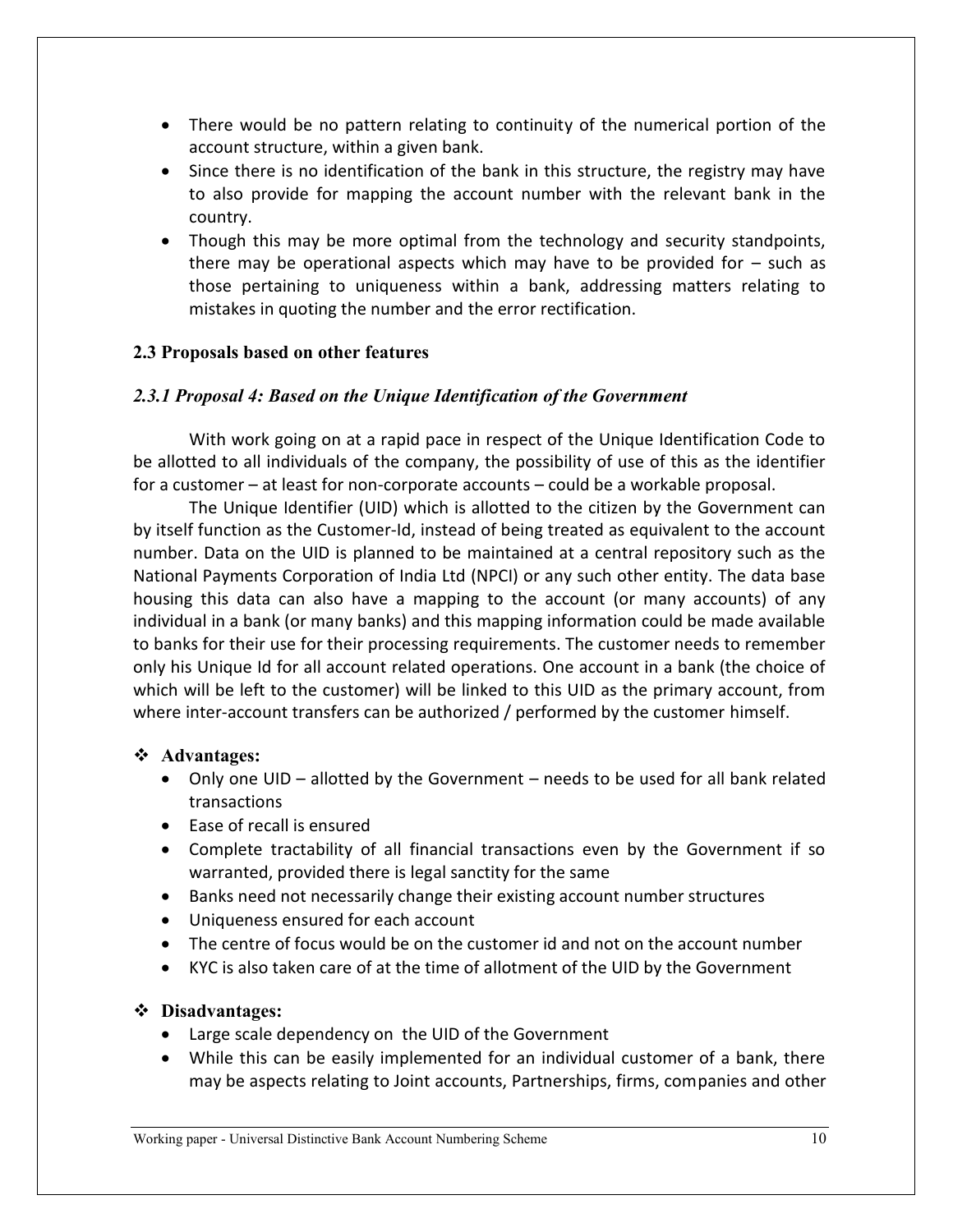quasi-legal entities which may not have UIDs in their own rights; processes and rules pertaining to these can, however, be made.

- Since the UID is planned to be unique and operating from a central repository, issues relating to this entity assumes significance and dependence on this for all aspects – right from issue to termination – have to be addressed by banks. Issues relating to confidentiality of the information at this registry may have to be addressed separately.
- The entire concept of account number would now migrate to being centered around a Customer-id. This would be beneficial in the long run, but would warrant customer education and training and initial periods of customer reluctance and resistance which have to be tackled.
- Mapping of multiple accounts of different types of the same customer has to be taken care of by the customer and inter-account transfers (which may require interbank transfers as well) will all be customer-centered.

#### *2.3.2 Proposal 5: Based on a unique customer identifier*

It is generally accepted that customers are reluctant to divulge details of their account number. Given the sensitivity and privacy issues relating to the account number, a different approach could be to identify a customer based on a customer identification number, or customer identifier. This number does not identify an account at a bank, but identifies a customer of a bank. This number can then be mapped to a primary account of the customer (based on his selection) which can be used for funds movements from other accounts. The account-holder-customer can thereafter move funds from this account to any account of his choice. The customer identifiers can also function as a masked identifier which only identifies a customer uniquely and does little else, thus assuring customers of a high level of confidentiality.

Varied approaches for the customer identifier can be followed. The simplest would be a unique number, based on a running number pattern, within a bank (for which a 7 or 8 digit structure would be more than adequate to cover up to 9 crore customers). In case a centralized identifier structure is required across banks, this may be of a longer structure (maybe comprising 10 digits). In the former, along with the customer identifier, the bank name needs to be provided, while this may not be required in the latter option.

#### **Advantages:**

- Only one Customer id per customer per bank
- Ease of remembrance and usage
- Provides for confidentiality for the customer and for the bank
- Varied approaches can be incorporated